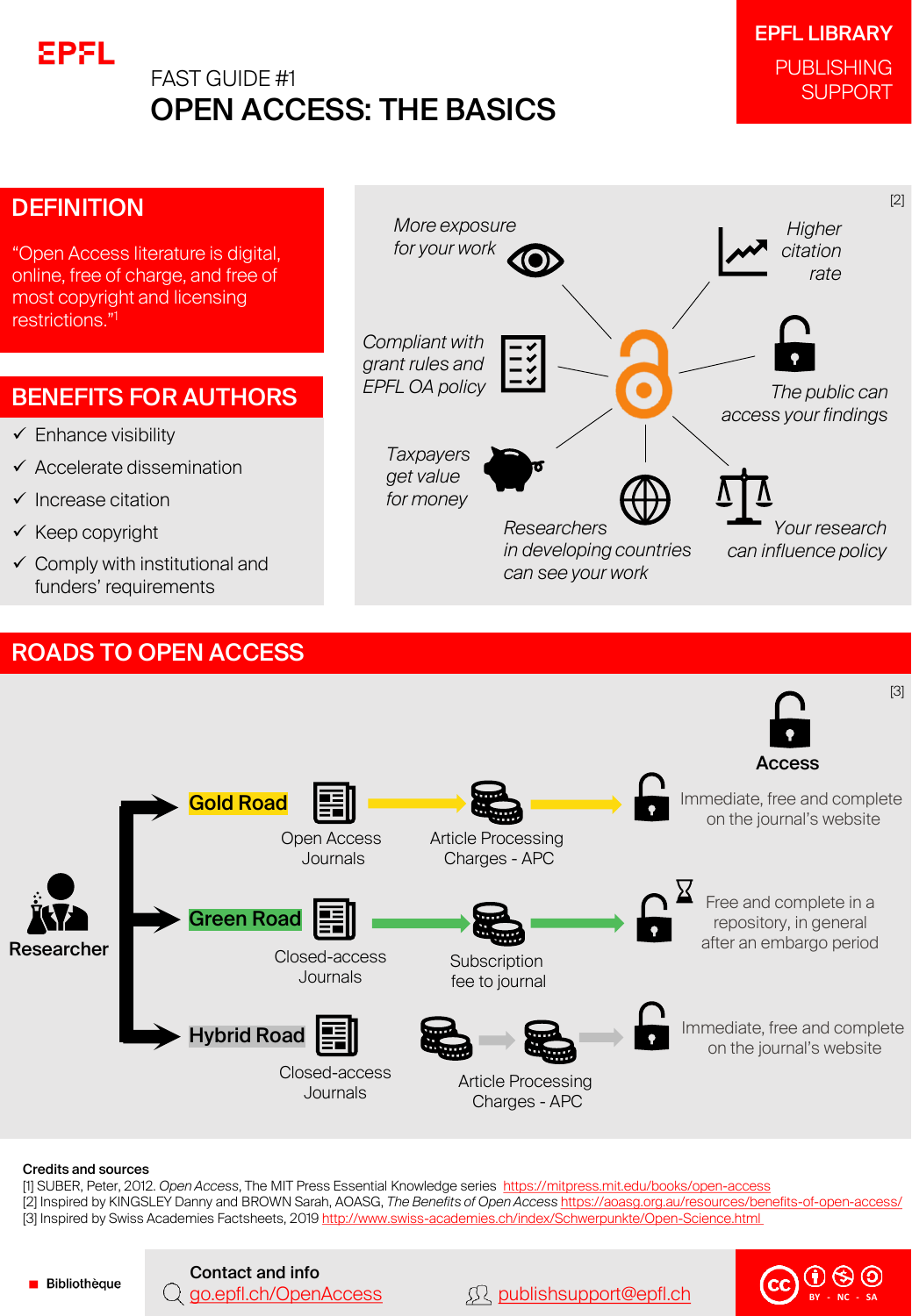

# FAST GUIDE #2 MAKE YOUR RESEARCH OPEN

### OPEN ACCESS **MANDATES**

EPFL<sup>1</sup>, SNSF<sup>2</sup>, ERC grants<sup>3</sup> require Open Access for all peer-reviewed scientific publications. Authors may choose between the three roads of Open Access: Gold, Green and Hybrid. In all cases, a version of the accepted publication must be self-archived in a disciplinary or institutional repository [\(Infoscience](infoscience.epfl.ch) at EPFL<sup>4</sup>) within 6 months of publication (12 months for books).

### CHECK THE JOURNAL'S COMPLIANCE



### CHECK THE JOURNAL'S POLICY

 $\checkmark$  Embargoes and versions vary and can be directly checked on journal's platform (author guidelines or Open Access information) or on the Sherpa Romeo database<sup>5.</sup>

#### Submitted version

- $\checkmark$  aka Author final version or preprint
- $\checkmark$  can be deposited on preprint server

#### Accepted version

- ✓ aka postprint
	- prior to copy-editing and production

#### Published version

- $\checkmark$  aka Version of Record (VoR)
- $\checkmark$  final version published on a journal's website

### **NEGOTIATE**

 $\checkmark$  If the embargo is longer than 6 months, try to negotiate by submitting the EPFL author amendment<sup>6</sup> to the copyright transfer agreement directly to the publisher or through the editorial management system.



Whenever possible, avoid the transfer of exclusive rights to the publisher in order to retain as many rights as possible.

#### Credits and sources

- [1] EPFL OA policy <https://polylex.epfl.ch/research-tech-transfer/scientific-publications/>
- [2] SNSF OA policy <https://oa100.snf.ch/en/home-en/>
- [3] European Commission OA policy <https://ec.europa.eu/research/openscience/index.cfm?pg=openaccess>
- [4] Infoscience repository<https://infoscience.epfl.ch/>
- [5] Sherpa Romeo<http://www.sherpa.ac.uk/romeo/search.php>
- [6] EPFL amendment [https://www.epfl.ch/about/overview/wp-content/uploads/2019/09/Author\\_Amendment\\_EN.pdf](https://www.epfl.ch/about/overview/wp-content/uploads/2019/09/Author_Amendment_EN.pdf)



Contact and info **a**  $\Omega$  **- CC - CC - BY - BY - CC - BY - BY - BY - BY - BY - BY - BY - BY - BY - BY - BY - BY - BY - BY - BY**

eer-reviewed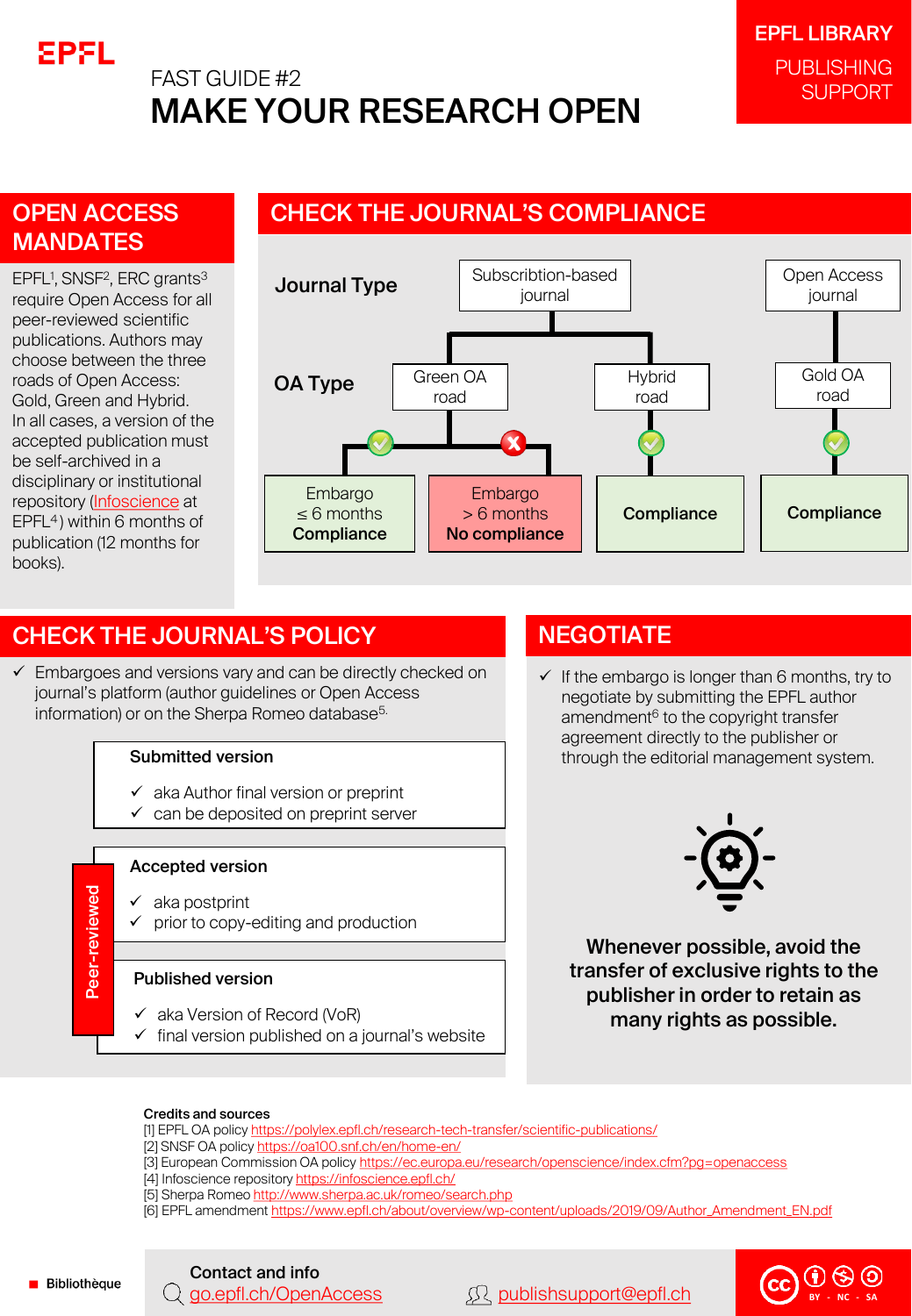

# FAST GUIDE #3 CREATIVE COMMONS LICENSES

### **DEFINITION**

"Creative Commons (CC) licenses are pre-formulated basic licenses for works protected by copyright. They can be used for texts, photographs, images, films, drawings, music, files for 3D printers, etc. (for computer programs best use free and open source software licenses)"<sup>1</sup>

### WHY CC LICENSES?

If you want to give people the right to share, use, and even build upon a work you have created, consider publishing under a CC license $^2$ . By choosing a CC license, you decide which rights you want to keep, and how others are allowed to use your works without asking you in advance, while ensuring a great diffusion and visibility of your works.

CC licenses are irrevocable, which means that users will always have the right to use a material under a CC license, even if the licensor stops distributing under the CC license terms.

> EPFL Library advises to use CC licenses, whenever possible, for all publications (articles, books, and book chapters), images, master and PhD theses, etc.

### HOW TO CHOOSE?

Define rights and apply one of the licenses below. Check how to mark your work with a CC license<sup>3</sup>.

CC BY: Distribute, remix, tweak, and build upon your work, even commercially. Credit must be given.

CC BY-SA (Share Alike): Remix, tweak, and build upon your work even for commercial purposes. Credit must be given and the same license applies to the new creation.

CC BY-NC (Non Commercial): Remix, tweak, and build upon your work for non-commercial purposes. Credit must be given.

CC BY-NC-SA: Remix, tweak, and build upon your work noncommercially. Credit must be given and the same license applies to the new creation.

CC BY-ND (NoDerivatives): Reuse the work for any purpose. Sharing is not allowed for altered (remixed, tweaked, and builtupon) versions. Credit must be given.

CC BY-NC-ND: Only download your work and share them with others. Credit must be given.

#### Credits and sources

[1] Competence Center in Digital Law <https://tinyurl.com/s6rcjms> [2] Creative Commons <https://creativecommons.org/> [3] Marking your work with a CC license [https://wiki.creativecommons.org/wiki/Marking\\_your\\_work\\_with\\_a\\_CC\\_licens](https://wiki.creativecommons.org/wiki/Marking_your_work_with_a_CC_license#How_to_use_the_CC_License_Chooser) e#How\_to\_use\_the\_CC\_License\_Chooser



**Bibliothèque** 

Contact and info

**Q** [go.epfl.ch/OpenAccess](https://go.epfl.ch/OpenAccess) **A** [publishsupport@epfl.ch](mailto:publishsupport@epfl.ch)

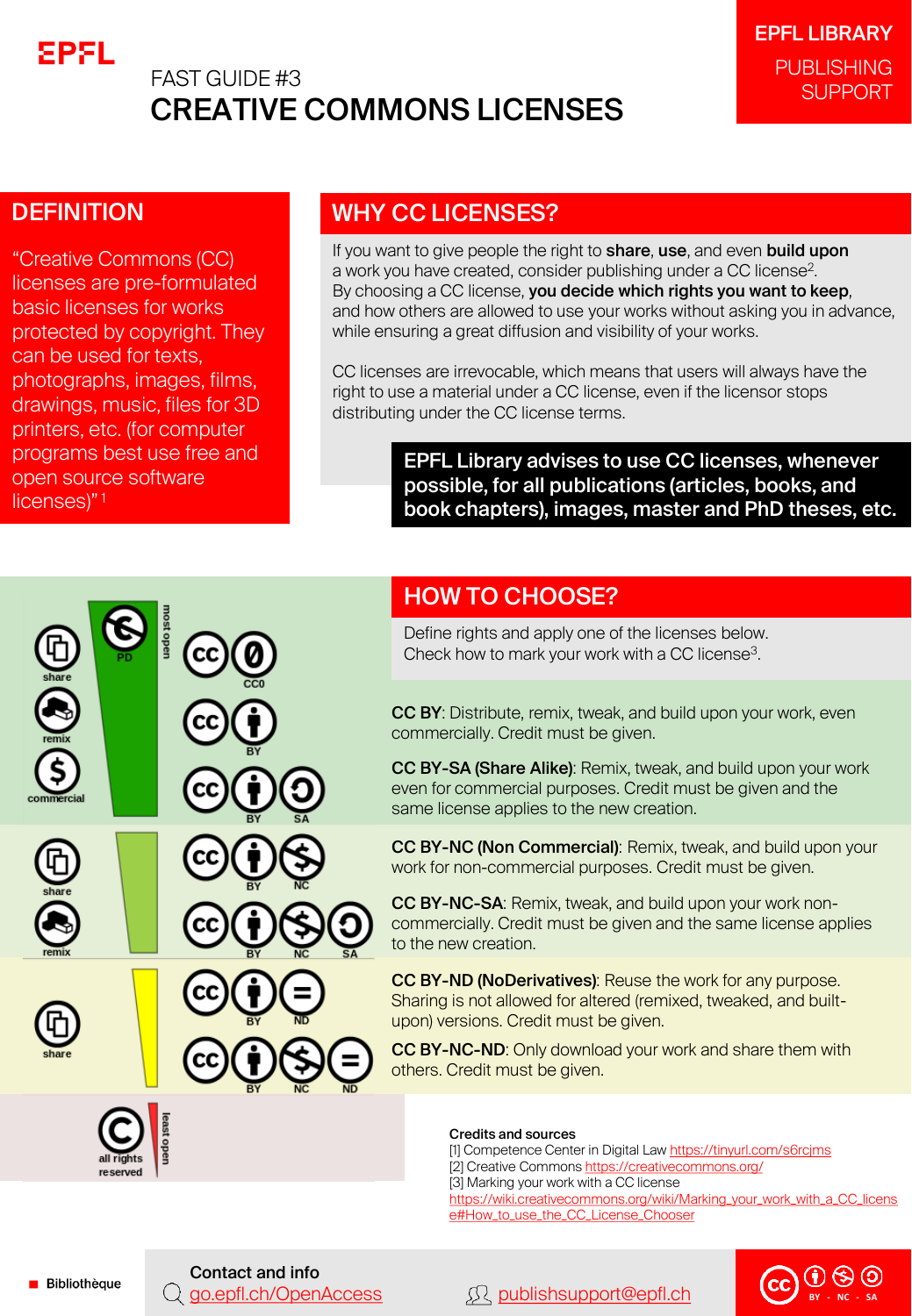# EPFL

### FAST GUIDE #4 PUBLISHING AGREEMENT

### WHAT IT LOOKS LIKE AND HOW TO DEAL WITH IT…

You may encounter different expressions: copyright transfer agreement or publishing contract.

#### What is a contract?

"An agreement between two or more persons or entities in which there is a promise to do something in return for a valuable benefit known as consideration."

Source: contract. (n.d.) Burton's Legal Thesaurus, 4E. (2007). [Retrieved November 12 2019 from https://legal](https://legal-dictionary.thefreedictionary.com/contract)dictionary.thefreedictionary.com/contract

# **Publishing Agreement**

Definitions and object of the agreement

- Author
- Publisher
- Work

#### **Transferred rights**

- **Final Sterfed Highle**<br>• Exclusive or non-exclusive
- **Exclusive of their strapyright**

#### **Retained rights**

- **Sharing/archiving rights**
- Reuse rights

#### Author's obligations

- thor's opilyations<br>Manuscript delivery and revisions (for books)
- books)<br>Get permission to reuse third parties materials

### Publisher's obligations

• Royalties (for books)

# **Applicable law and Governing state**

Lausanne (Switzerland), date author publisher Signature

To assign **exclusive rights** to the publisher means that the author will no longer be able to exercise these rights without the publisher's permission.

➢ Negotiate: Non-exclusive rights

**Transferring copyright** means that the publisher controls how the work is reproduced, distributed and edited. He also handles granting permissions to third parties on authors' behalf.

➢ Negotiate: Retain the ownership of the copyright

**Sharing rights:** The right to share printed/electronic copies internally with colleagues (private use), with attendees of a conference (professional purposes), and with students of a course (teaching purposes).

➢ Negotiate: Retain as many rights as possible

**Archiving right**: The right to deposit and make publicly available at least the accepted version, or the published version, at least in your institutional repository, and also possibly on a personal webpage or in a scientific social network such as Research Gate. This right can be granted after an embargo period, the EPFL OA Policy requests maximum 6 months.

➢ [Negotiate: The EPFL Author Amendment to Publication](https://www.epfl.ch/about/overview/wp-content/uploads/2019/09/Author_Amendment__Extended_Rights_EN.pdf) Agreement – Extended rights enables authors to request for an archiving right compliant with the EPFL OA policy.

**Reuse rights:** The rights to reuse the entirety or parts of a work without charges for various purposes, notably: in a research thesis or dissertation (i.e. for non-commercial purposes), in training/teaching sessions (non-commercial), in any other (potentially commercial) publication, including books. These rights can be granted only with a formal permission from the publisher, which may be binding for the author.

➢ [Negotiate: The EPFL Author Amendment to Publication](https://www.epfl.ch/about/overview/wp-content/uploads/2019/09/Author_Amendment__Extended_Rights_EN.pdf)  Agreement - Extended rights enables authors to request for comprehensive reuse rights.

Royalties: Percentage of the benefits resulting from the exploitation of the work or a fixed amount of money for the author by the publisher.

➢ Negotiate: A fair percentage on all kind of exploitations (print and online, individual and institutional sales, translations, etc.)

Applicable law and governing state: The law of the country (or state) that determines the legal standing of a case and the courts that have jurisdiction.

➢ Negotiate: Switzerland for both applicable law and jurisdiction.

### Contact and info

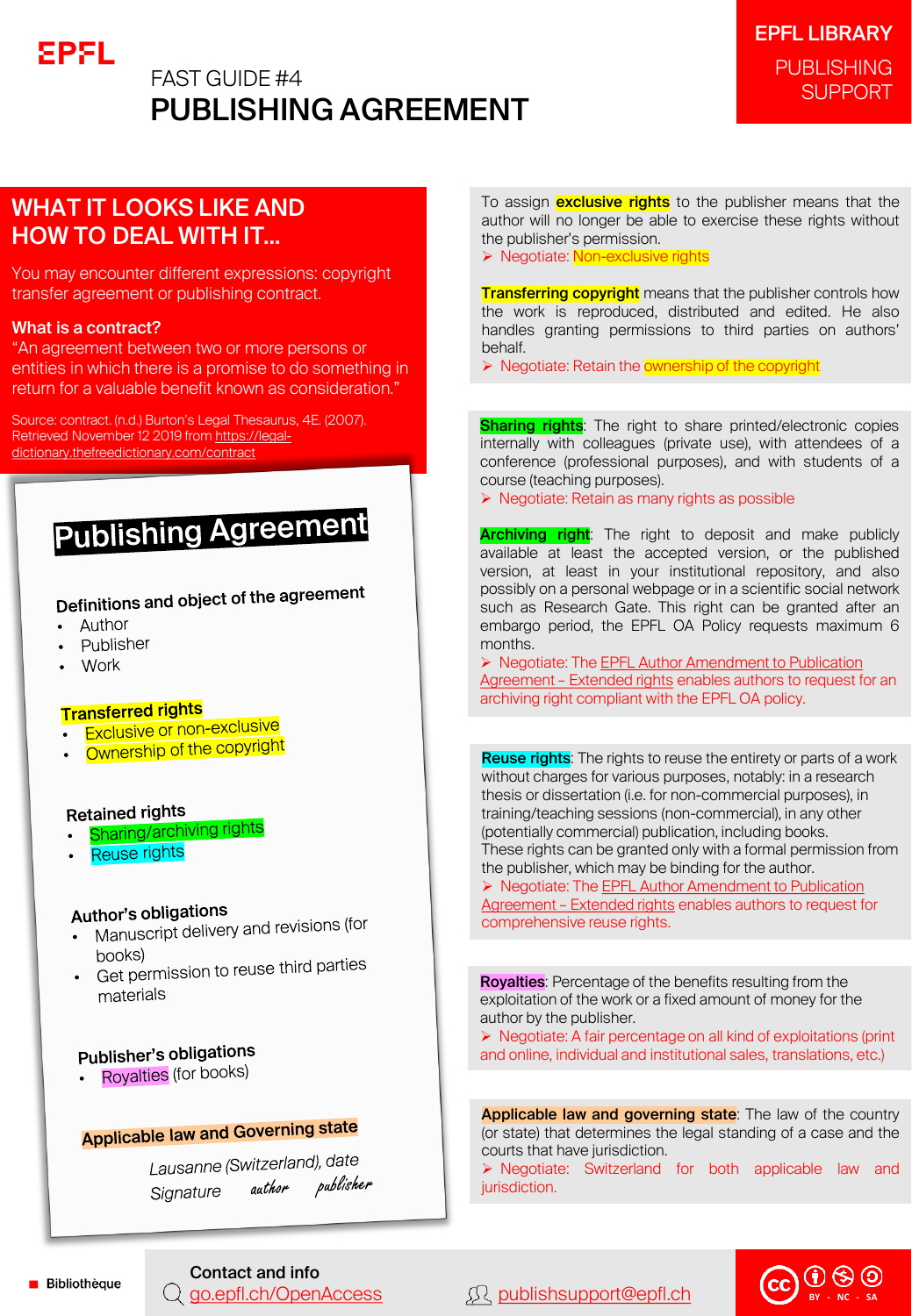

# FAST GUIDE #5 EXCEPTION FOR EDUCATIONAL PURPOSES

### WHAT ABOUT THE LAW?

The law allows teachers and students to use copyrighted works for educational purpose.

### The exception for teaching purposes is less permissive than for private use.

| Work types*                                                                          | Copy            | <b>Distribute</b> |
|--------------------------------------------------------------------------------------|-----------------|-------------------|
| Books and other<br>textual works                                                     | Extracts        | Extracts          |
| Journal articles,<br>essays                                                          | Entirety        | Entirety          |
| Paintings,<br>photographs,<br>graphics, sketches<br>and other fine art<br>works      | Entirety        | Entirety          |
| Radio or TV programs                                                                 | Entirety        | Entirety          |
| <b>Musical scores</b>                                                                | <b>Extracts</b> | <b>Extracts</b>   |
| Music from CDs or<br>movies from DVDs                                                | Extracts        | Entirety          |
| Works unavailable on<br>the market (print and<br>online) and in the<br>public domain | Entirety        | Entirety          |
| *according to Prolitteris' common tariff 7                                           |                 |                   |

### **DISSEMINATION**

The use may cover other forms: viewing, listening, reading, singing, copying and distributing copies, [etc. The permitted uses are defined by Prolitteris](http://prolitteris.ch/fileadmin/user_upload/ProLitteris/Dokumente/Tarife_ab_2017/GT_7_F_2017_2021.pdf) Common Tariff 7 and summarized in the table above.

When sharing content in print (photocopying) or electronic forms (e.g. Moodle platform with restricted access), it is strongly recommended to add the note « reproduction prohibited ».

### **CONTEXT**

The exception covers educational purposes only. The teaching context excludes entertainment, the goal must be training.

### **AUDIENCE**

The exception only applies between the teacher and the students. The definition of the classroom is broad, including all levels of training, up to continuous and advanced education. The class can take place physically or via a platform made available by the academic institution (e.g. Moodle) with controlled access (class members only). MOOCs and conferences are not covered by the educational exception.





### **COSTS**

This exception is not free.

A fee is due to Prolitteris [LDA 20.2 \(](https://www.admin.ch/opc/fr/classified-compilation/19920251/index.html#a20)common tariff 7) for this exception; the fee is fixed and paid by EPFL.

### WHAT IS AN EXTRACT?

There is no rule like «10 pages», «2 chapters» or «10% of the work». The excerpt must be fair, meaning that it must not be detrimental to the exploitation of the work. It must not replace a purchase neither be a substitute for the work.

#### Citation or reuse does not exempt from the citation rules!

Check the Rational Bibliographic: the guide for writing bibliographic references<sup>1</sup>

Credits and sources [1] Rational Bibliographic <https://go.epfl.ch/rational-bibliographic>



**Bibliothèque** 

# Contact and info

### [go.epfl.ch/OpenAccess](https://go.epfl.ch/OpenAccess) [publishsupport@epfl.ch](mailto:publishsupport@epfl.ch) **BY - NC - SA**